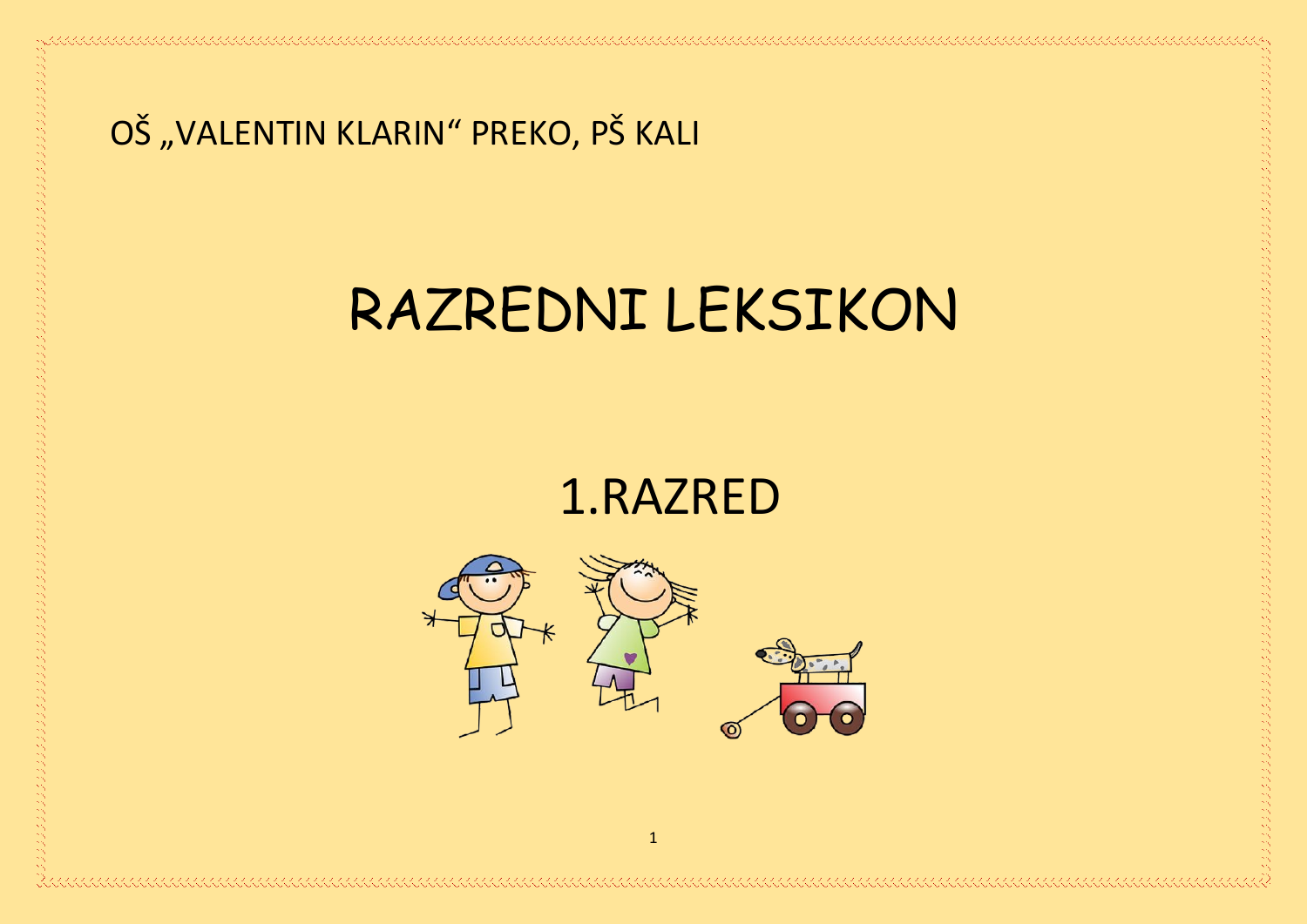## KAKO SE ZOVEŠ?

- 1. I. B.
- 2. N. G.
- 3. N. G.
- 4. G. J.
- 5. M. K.
- 6. D. T.
- 7. M. V.
- 8. T. V.

9. F. Z.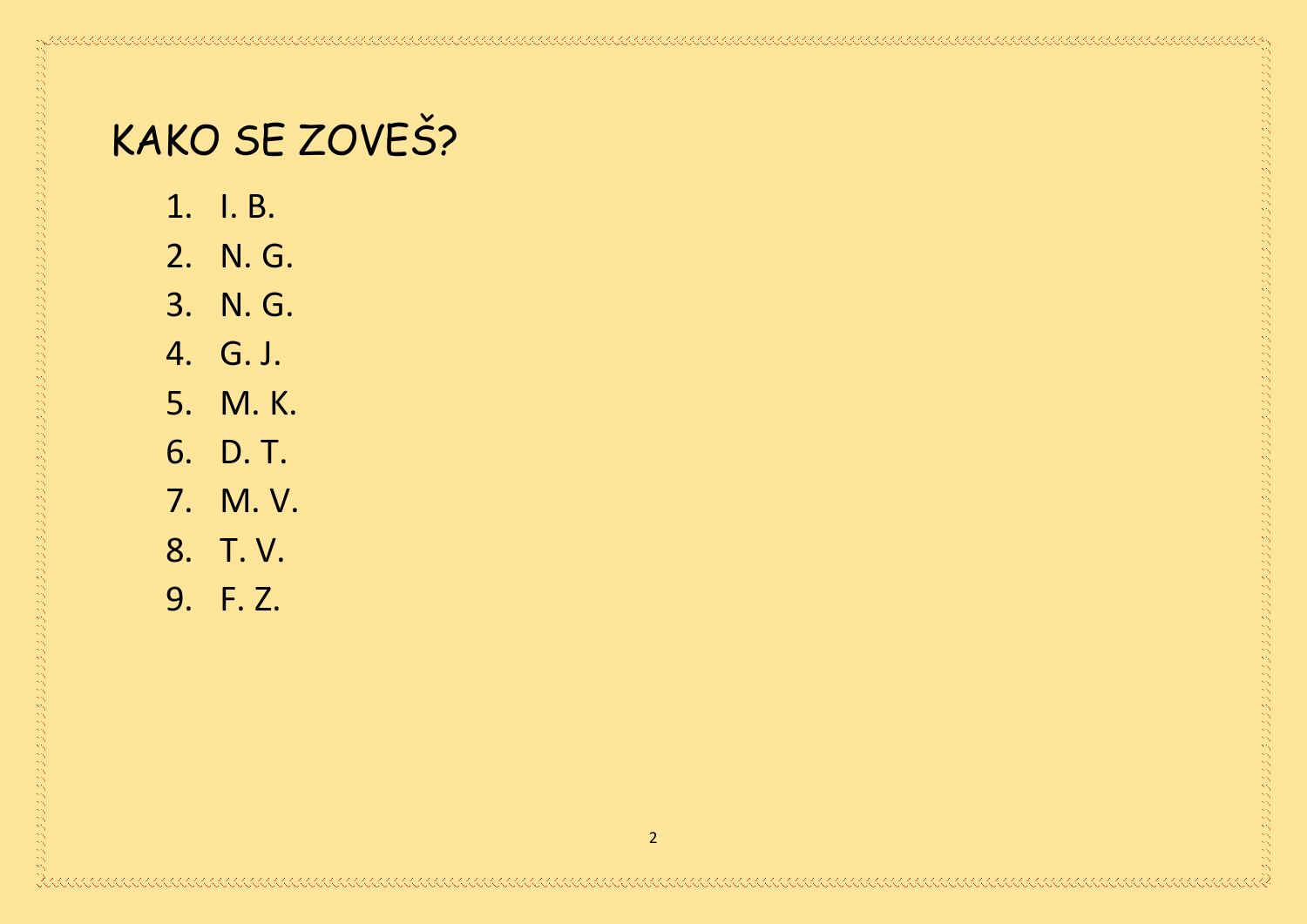$2.$ 

 $3.$ 

4.

5.

6.

7.

8.

9.

## GDJE ŽIVIŠ?

1.

 $\overline{3}$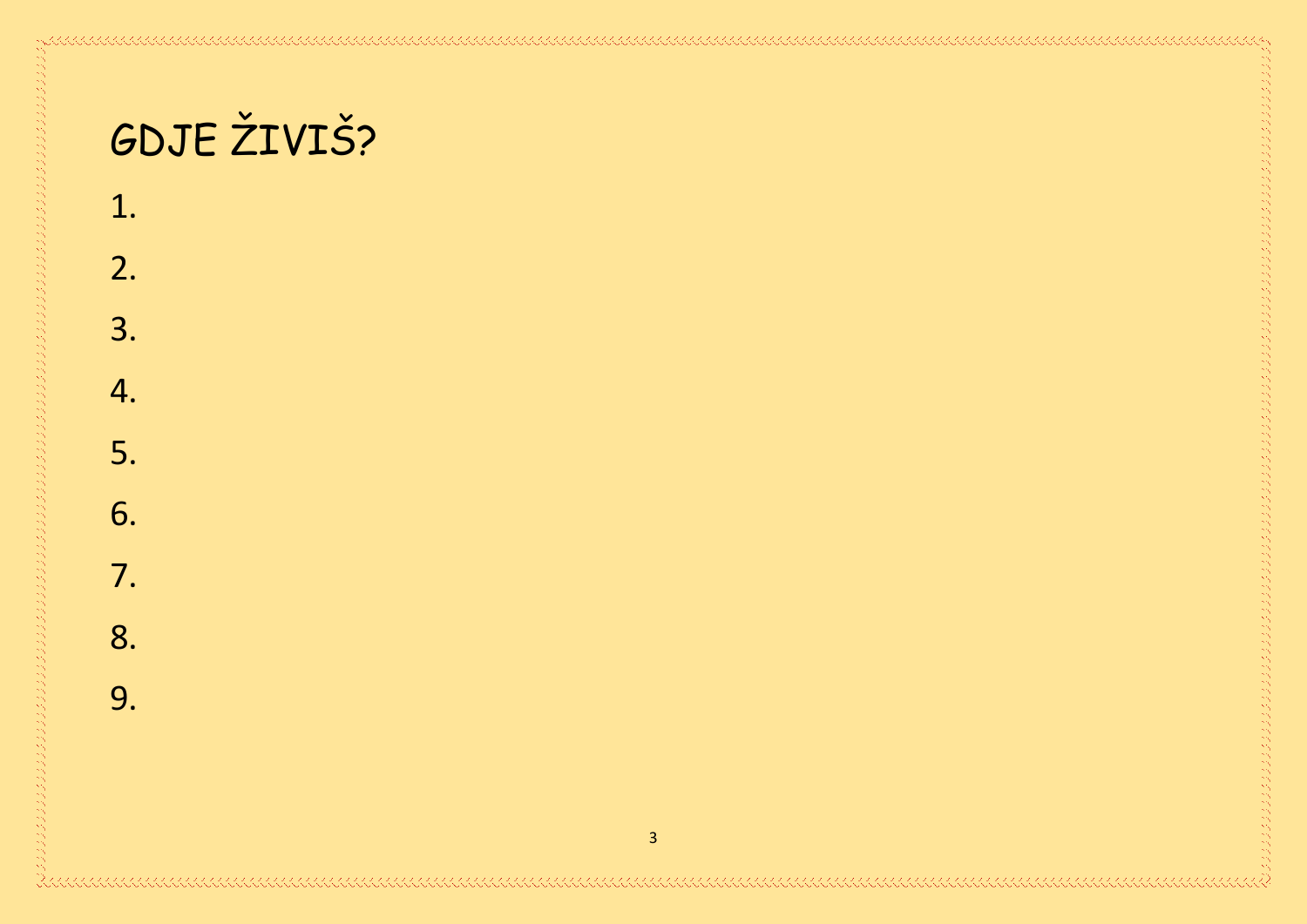## KOLIKO IMAŠ GODINA?

- 1. ŠEST
- 2. SEDAM
- 3. SEDAM
- 4. SEDAM
- 5. SEDAM
- 6. SEDAM
- 7. SEDAM
- 8. SEDAM

9. ŠEST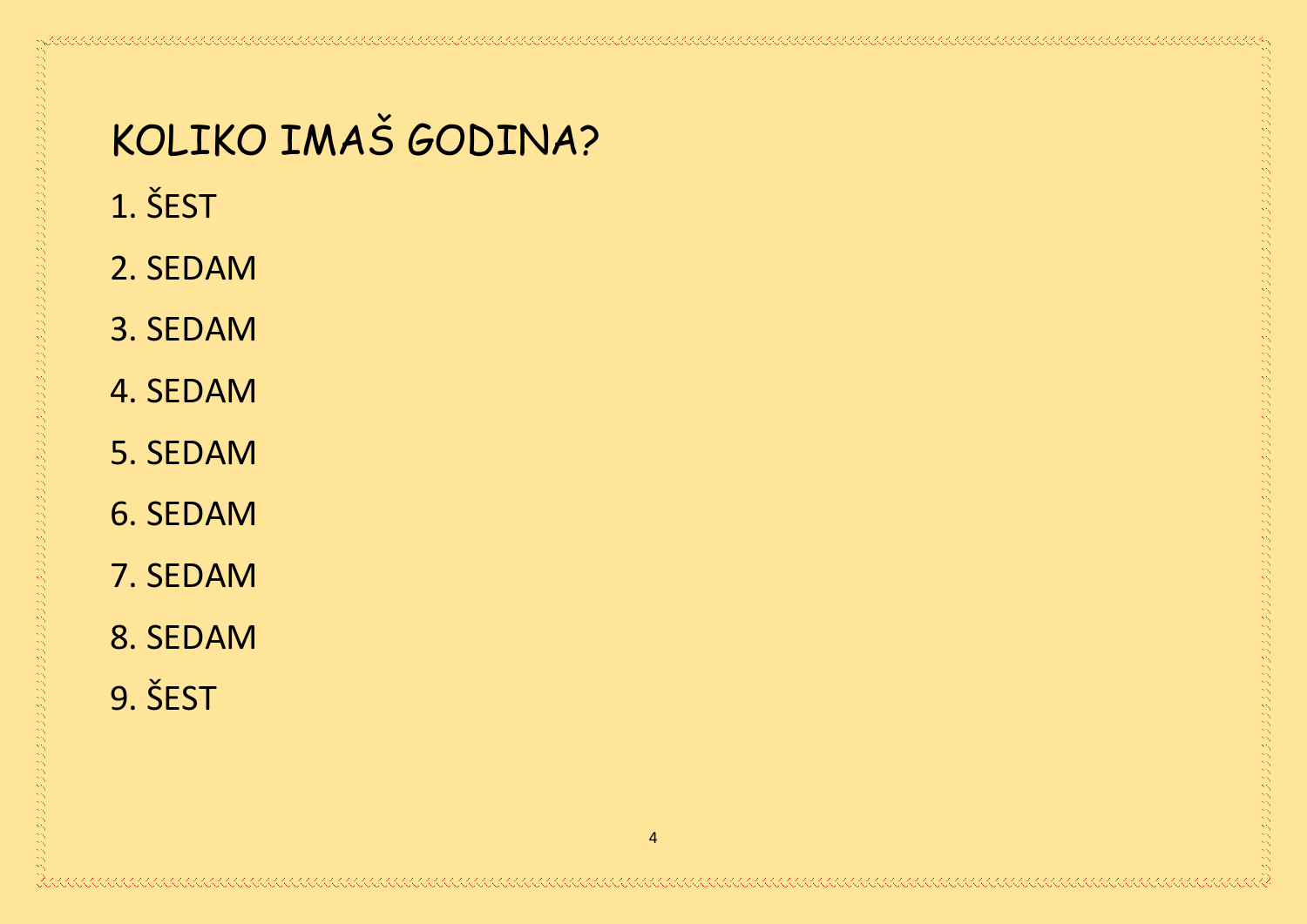## KAKVE IMAŠ OČI?

- 1. SMEĐE
- 2. SMEĐE
- 3. PLAVE
- 4. SMEĐE
- 5. PLAVE
- 6. SMEĐE
- 7. SMEĐE
- 8. SMEĐE
- 9. PLAVE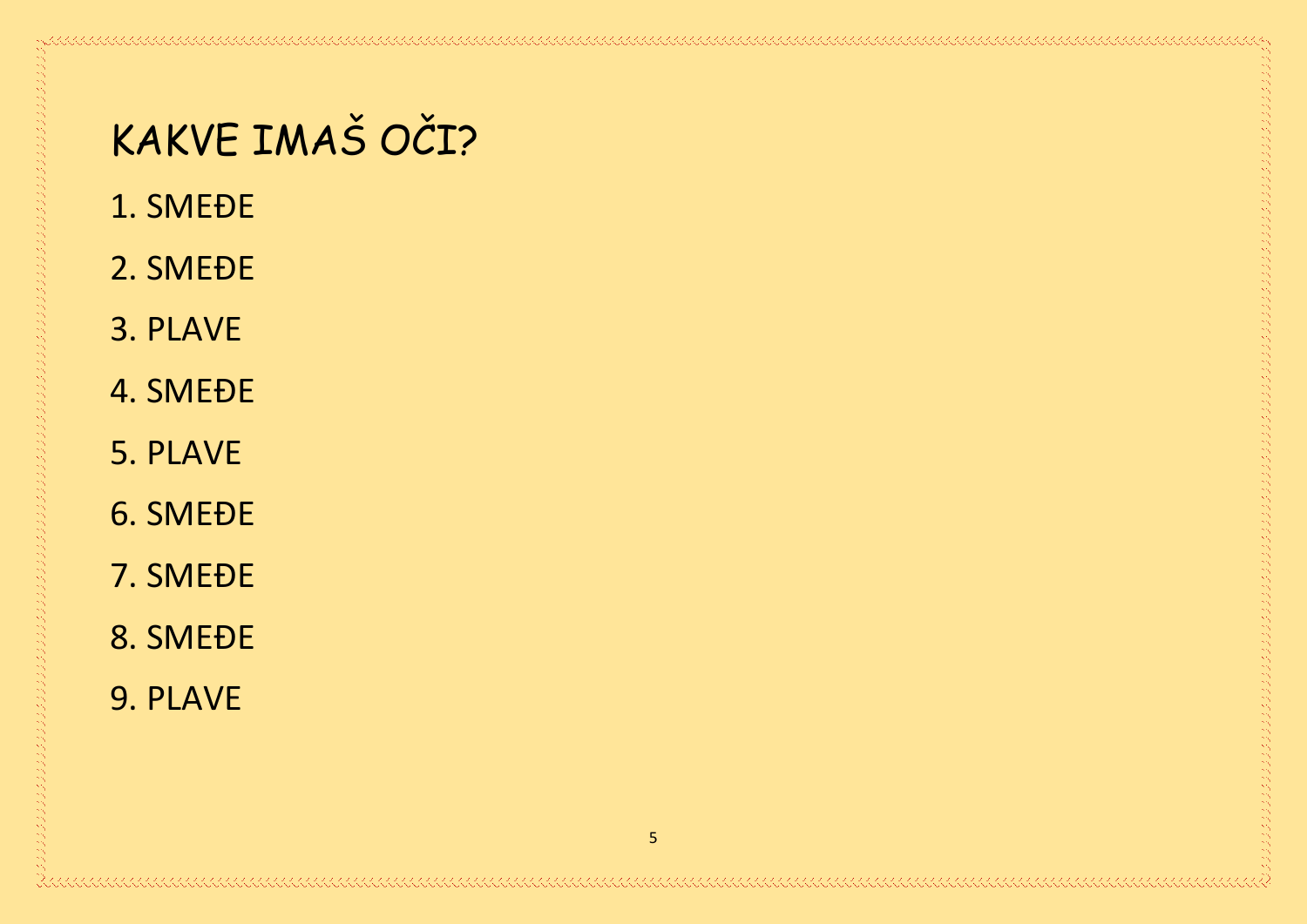#### IMENUJ NAJBOLJEG PRIJATELJA!

- 1. DAVID
- 2. DONAT
- 3. TONI
- 4. IVANO
- 5. NIKO
- 6. NIKO
- 7. MARIN
- 8. DONAT

9. NIKO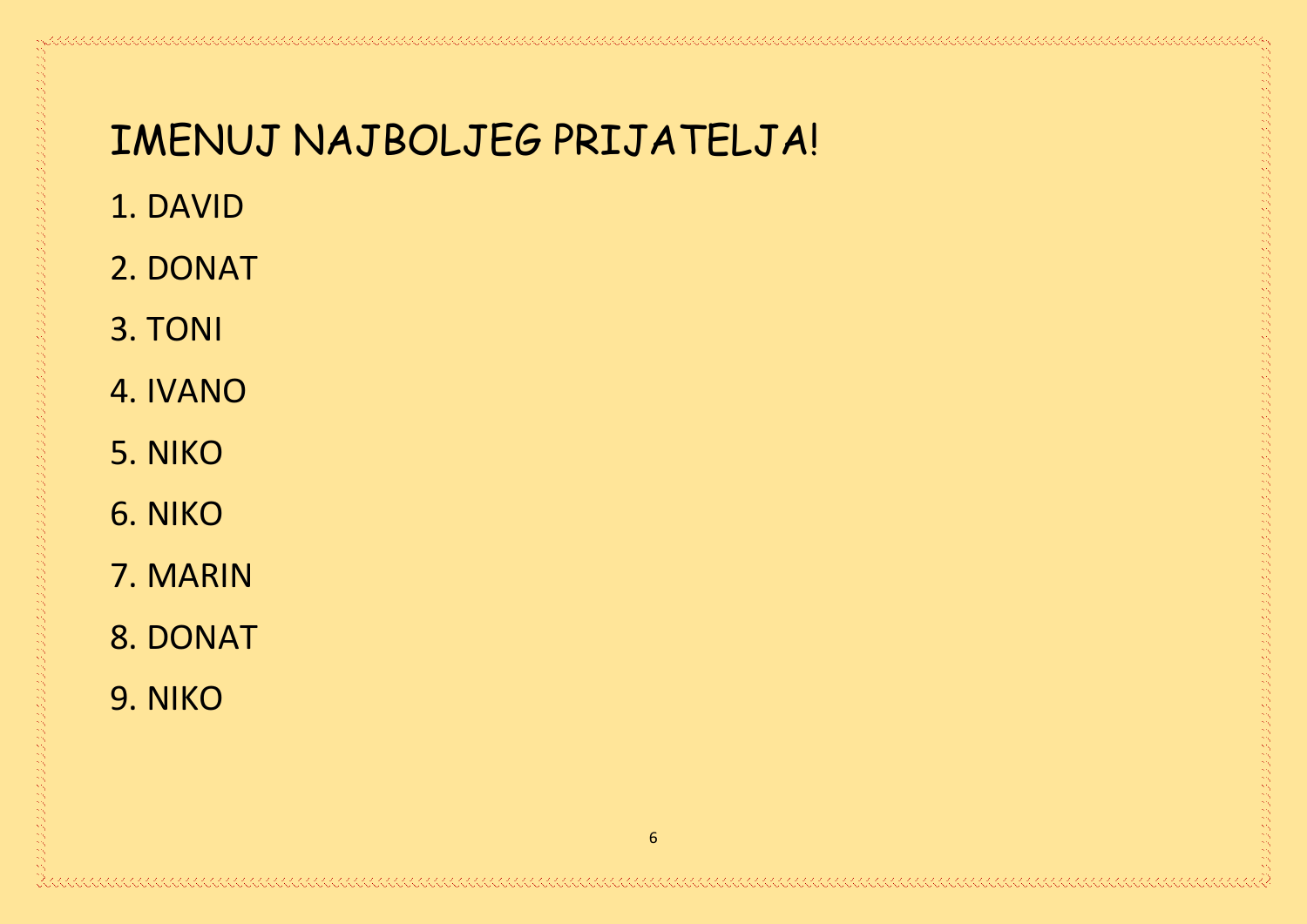#### IMENUJ NAJBOLJU PRIJATELJICU!

- 1. MARTA
- 2. FIONA
- 3. MARTA
- 4. MARTA
- 5. NINA
- 6. FIONA
- 7. NINA
- 8. NINA
- 9. MARTA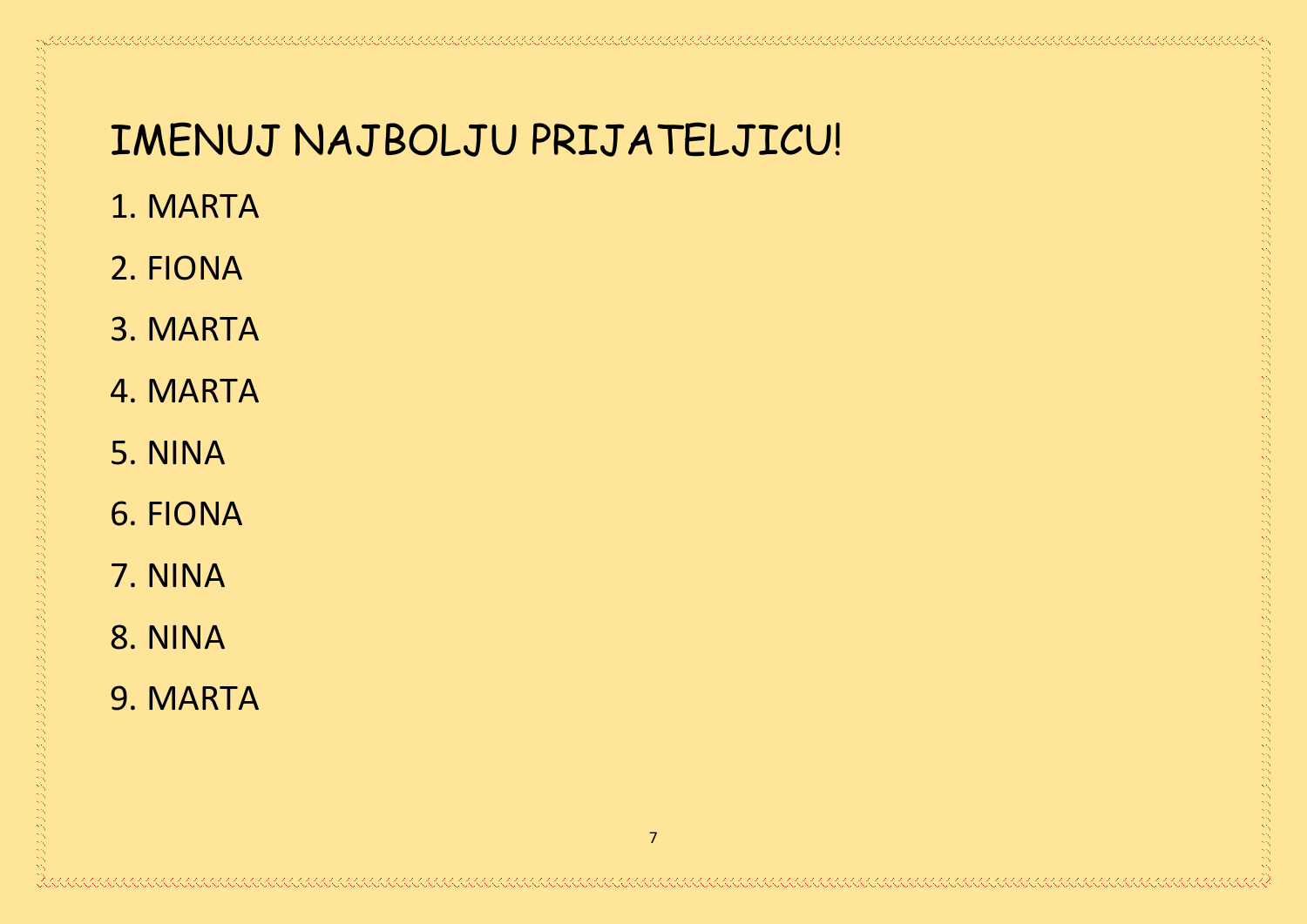# KAKO TI SE ZOVE OMILJENI PJEVAČ/PJEVAČICA?

- 1. MAJA ŠUPUT
- 2. OLIVER DRAGOJEVIĆ
- 3. MAJA ŠUPUT
- 4. MAJA ŠUPUT
- 5. PETAR GRAŠO
- 6. PETAR GRAŠO
- 7. BILLIE EILISH
- 8. MAJA ŠUPUT
- 9. BILLIE EILISH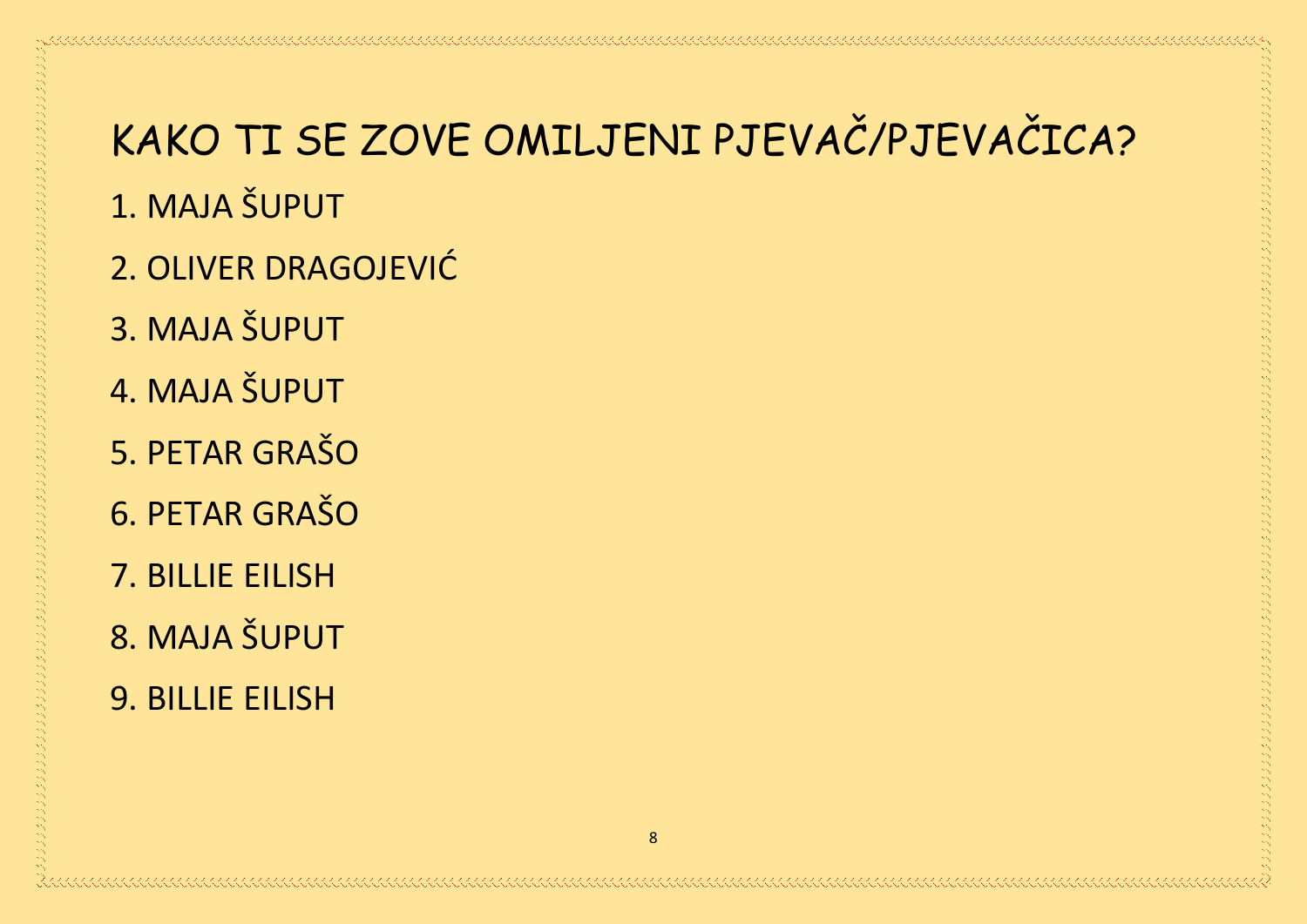OMILJENI GLUMAC/GLUMICA? 1. MUSTAFA NADAREVIĆ 2. MUSTAFA NADAREVIĆ 3. / 4. / 5. DWAYNE JOHNSON 6. ROBERT DOWNEY JR. (IRON MAN) 7. / 8. BRAD PITT 9. /

 $\overline{q}$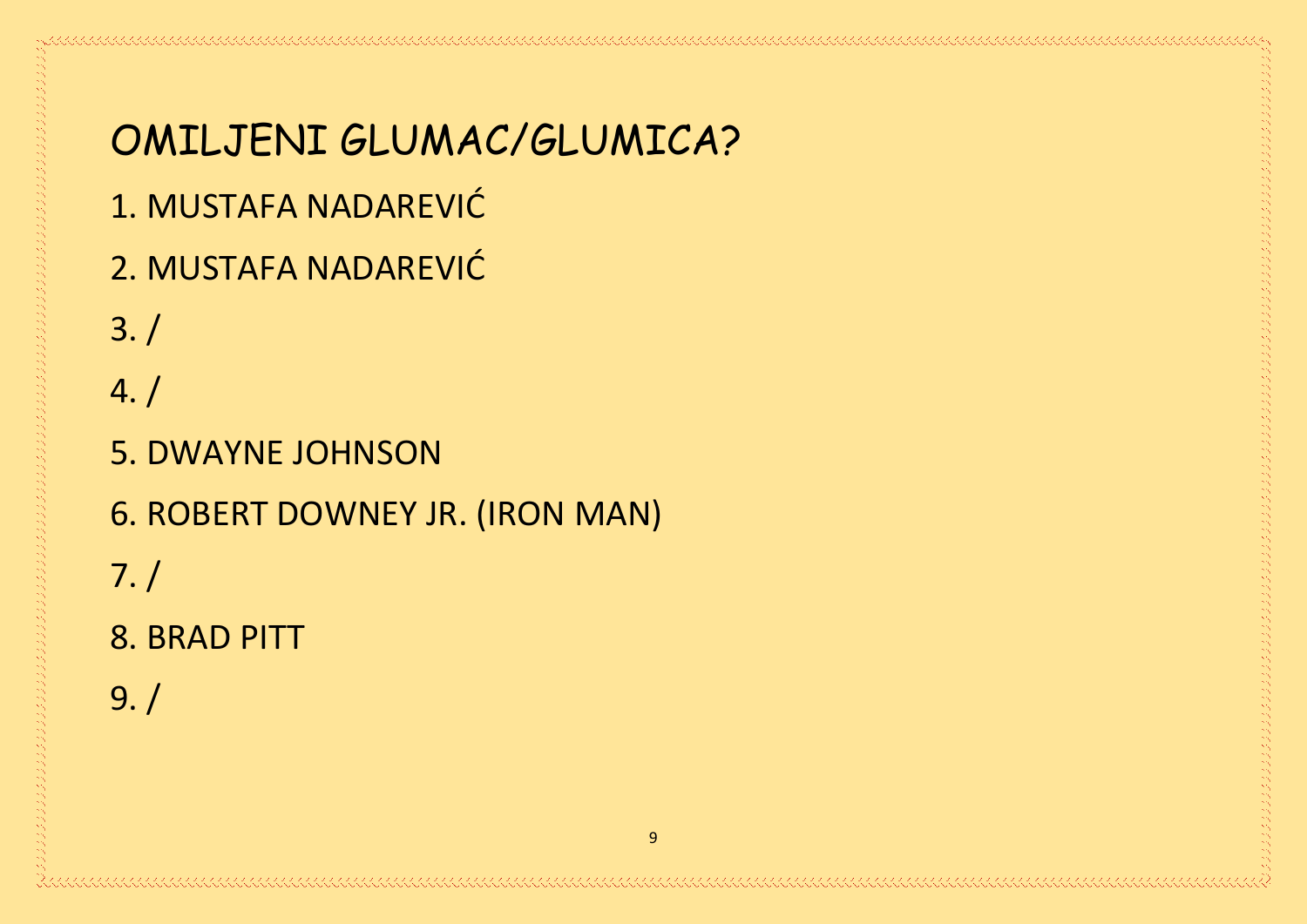#### OMILJENO JELO?

- 1. TJESTENINA
- 2. MUSAKA
- 3. TJESTENINA
- **4. KOBASICE**
- 5. TJESTENINA, JUHA
- 6. ŠKAMPI
- 7. CRVENA TJESTENINA OD RAJČICE
- 8. PIZZA
- 9. SRDELE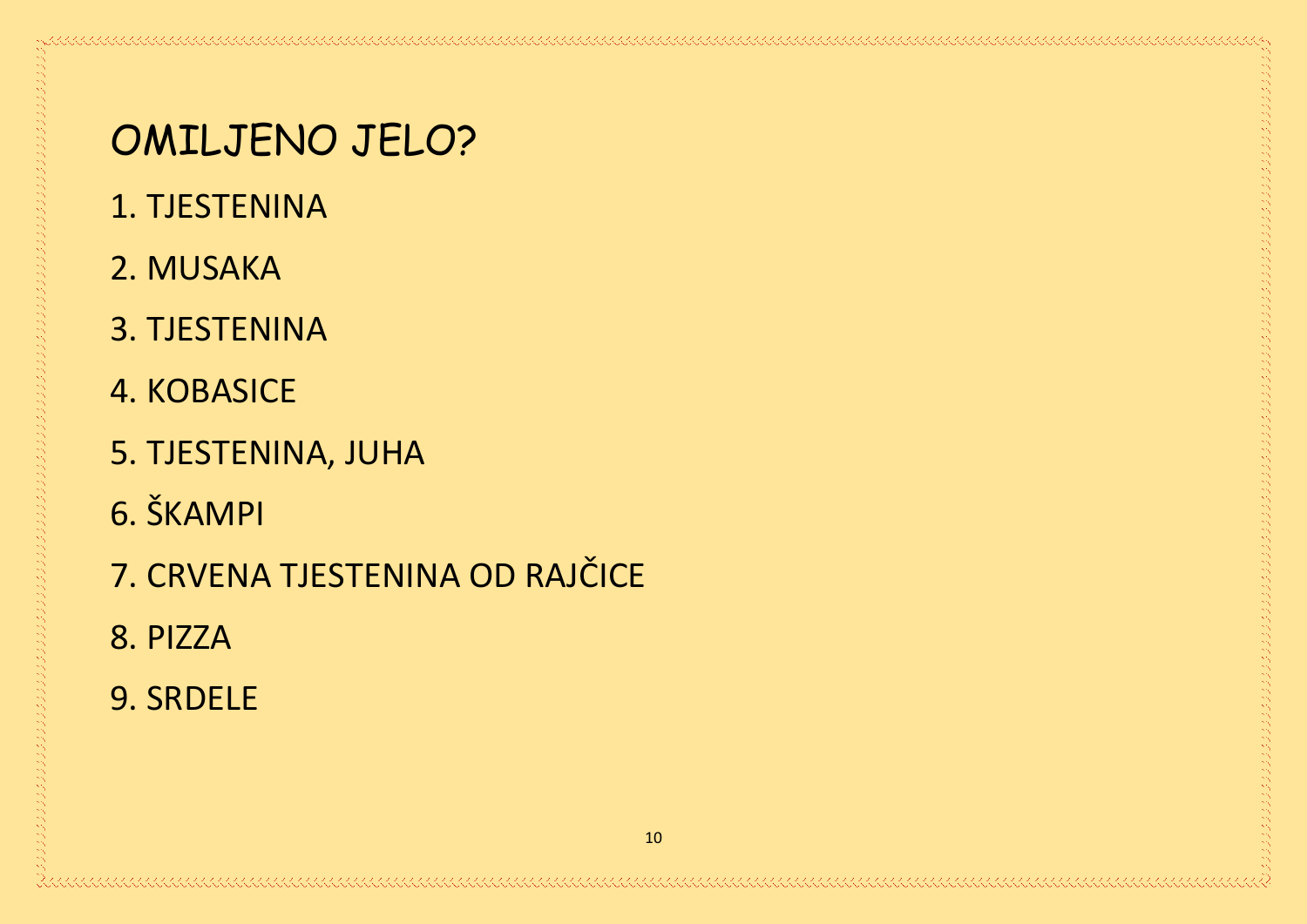# ŽELIM POSJETITI...

- 1. PLITVICE
- 2. MALI LOŠINJ
- **3. SLAPOVE KRKE**
- 4. BAKU I DJEDA U ZAGREBU
- 5. PLITVICE
- **6. AMERIKU**
- 7. RIJEKU

#### 8. ŠPANJOLSKU

9. KINU